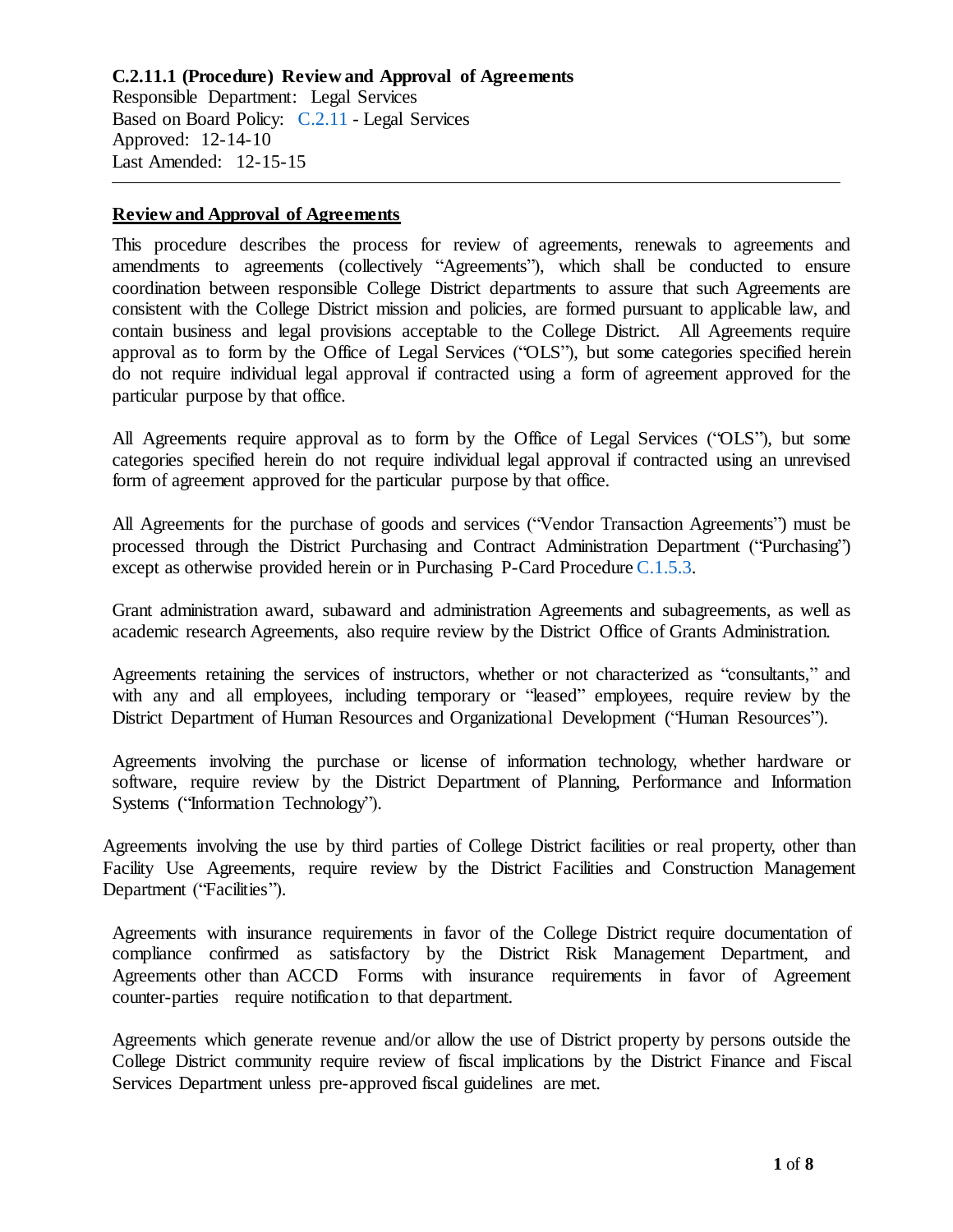Agreements for dual credit, whether simple (*e.g*., Gateway to College, Alamo Academy or TECHPREP or otherwise (*e.g*., Early College High School), and agreements with non-ACCD colleges, require review of academic issues and potential referral to Fiscal by the District Academic Success Department.

### **Definitions**

*ACCD Form Agreements.* A variety of form agreements maintained by OLS at its sector of the College District Website, the use of which, as the basis for Agreement negotiation (other than for the acquisition of licensed software), is encouraged and will expedite legal review.

*Agreement* is any written agreement or contract regardless of designation (*e.g*., Memoranda of Understanding or Agreement), binding the College District or any individual college to promised terms and conditions. These terms and conditions can create liability exposure far exceeding any stated financial commitment. The terms and conditions appearing at vendor websites applicable to online purchases made with College District P-Cards (see Procedure [C.1.5.3\)](https://www.alamo.edu/siteassets/district/about-us/leadership/board-of-trustees/policies-pdfs/section-c/c.1.5.3-procedure.pdf) are considered Agreements within the meaning of this procedure, and any purchases of goods or services exceeding \$2,500, or any licensing of vendor intellectual property regardless of purchase price, shall require the P-Card holder to download said terms and conditions and submit them and the proposed order for prior legal approval. Typical agreements covered by this procedure include, without limitation:

- **1.** Leases, space or facility use Agreements, or property easements and rights of entry, with College District as owner;
- **2.** Simple dual credit Agreements with secondary educational institutions, including, without limitation, dual credit Agreements between the College District and school districts or homeschooling parents, Gateway to College Agreements, Alamo Academies Agreements or TECHPREP secondary educational institutions referenced herein below;
- **3.** Affiliation Agreements with care facilities for student practical vocational experience;
- **4**. Agreements with K-12 educational institutions, excluding dual credit Agreements;
- **5.** Grant award, subaward and administration Agreements and subagreements;
- **6.** Agreements licensing the intellectual property of others to the College District, being a subset of Vendor Transaction Agreements;
- **7.** Agreements licensing or clarifying rival claims of ownership in College District intellectual property;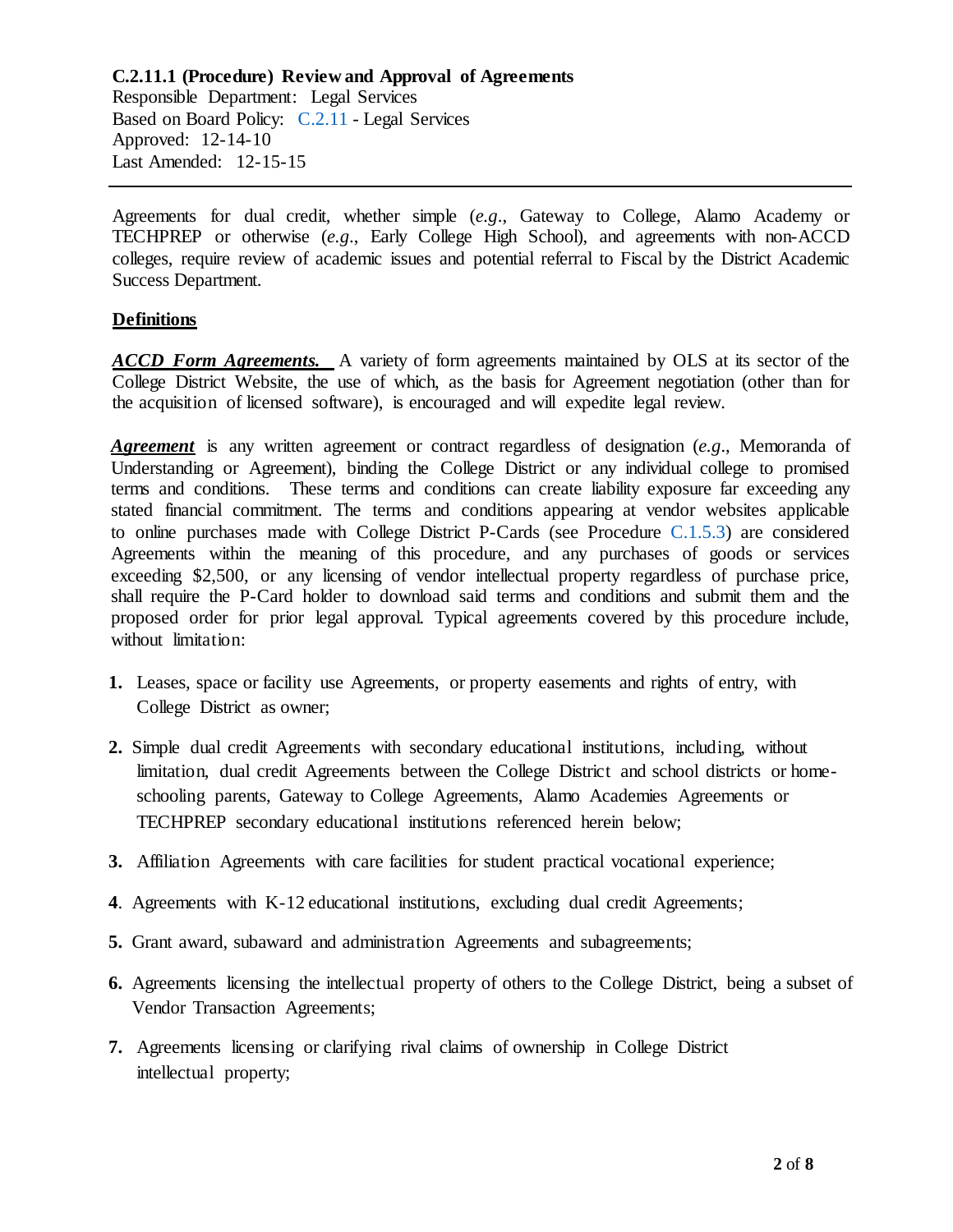- **8.** Vendor Transaction Agreements for the purchase of goods, services, etc., including licenses to use the intellectual property of others and professional services agreements referenced hereinabove;
- **9.** Intergovernmental Agreements, excluding Agreements with Colleges and secondary educational institutions referenced herein below;
- **10.** Course hosting and transcripting Agreements;
- **11.** Agreements with colleges, excluding course hosting and transcripting, and grant or research related Agreements, including, without limitation, articulation, matriculation, course credit transfer and similar Agreements;

he intellectual property of others to the College District;

- **12.** Construction Agreements for the development or construction of improvements to realty, including those incident to public-private partnerships or the cooperative improvement of College District realty by other governmental units ("Construction Agreements");
- **13.** International Agreements of cooperation, student or faculty exchange, etc. with educational institutions in foreign countries;
- **14.** Educational Service Agreements in which the College District is the service provider;
- **15.** Academic Research Agreements;
- **16.** Agreements for the acquisition of real property, including purchase or lease as tenant of improved or unimproved real property;
- **17.** Agreements in support of treasury, investment or financing transactions;
- **18.** Agreements for sale of surplus personal or real property by the College District;
- **19.** Confidentiality/non-disclosure Agreements;
- **20.** Hotel and/or conference facility Agreements;
- **21.** Employment-related agreements; and
- **22.** Amendments to agreements (which must always be made in writing).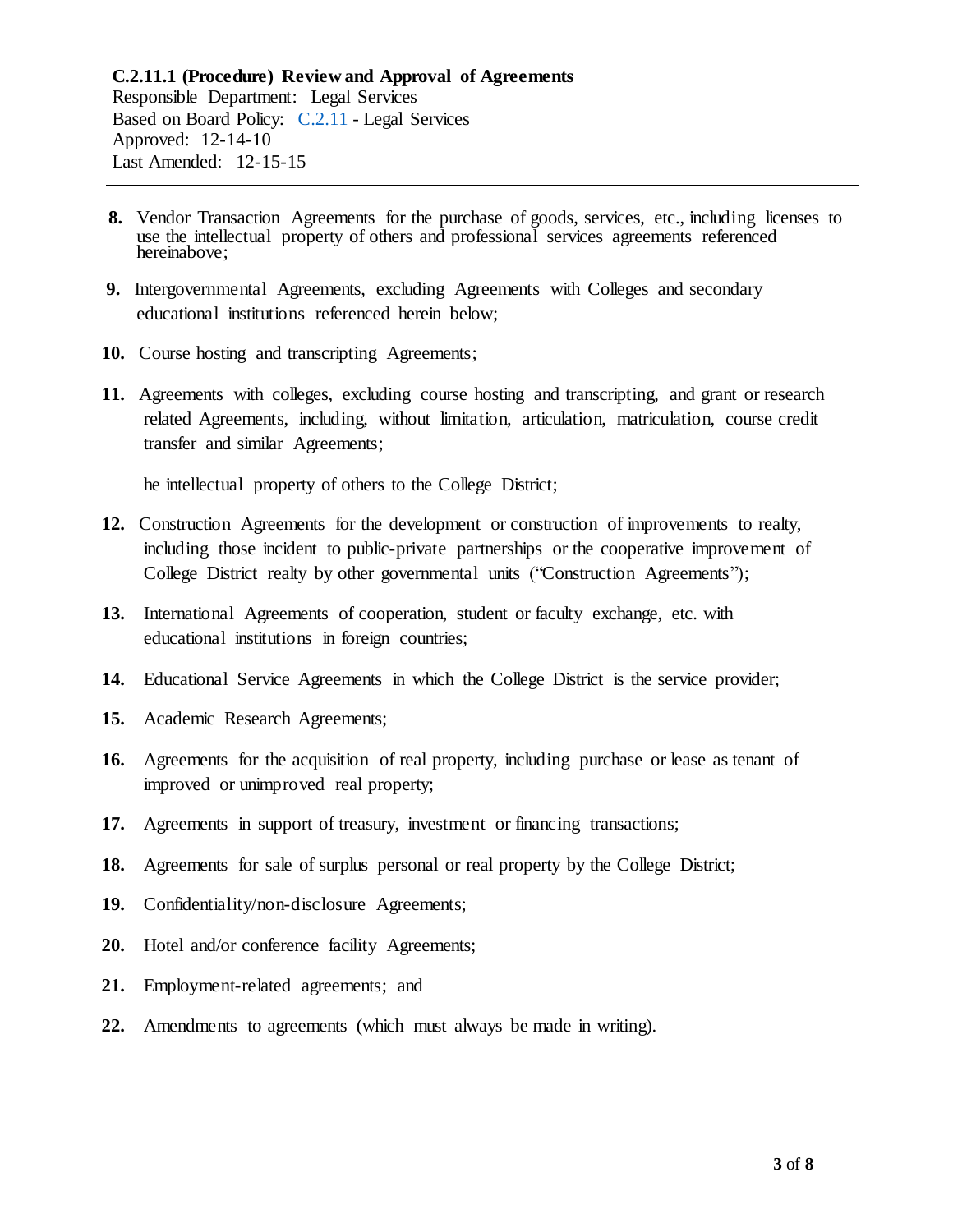**Upper-Level** *Contract* **Administrator** is the college district employee with budgetary authority to commit funds to an Agreement.

*Signing Contract Administrator* is the College District employee authorized by Procedure [C.2.11.2](https://www.alamo.edu/siteassets/district/about-us/leadership/board-of-trustees/policies-pdfs/section-c/c.2.11.2-procedure.pdf) to commit the College District to the particular category of Agreement, or a duly authorized delegate.

# **EXCEPTIONS TO REQUIREMENT OF INDIVIDUALIZED LEGAL REVIEW**

This procedure does not require individualized review by the Office of Legal Services of Agreements **contracted using the current form of agreement obtained at the time of contracting from the OLS website approved for the particular purpose by OLS** in the following instances, provided that the forms are not amended other than to fill in blanks for business terms applicable to a particular transaction:

- a. Agreements for the purchase of services from any single vendor, excluding agreements licensing the intellectual property of others to the College District, which within any fiscal year will have a collective value of less than \$10,000 (but these agreements require review and signature by Purchasing);
- b. Acquisitions by Purchasing pursuant to its standard forms of terms and conditions, standard forms of services purchase Agreements or group purchasing Agreements then in effect, provided that such have been previously reviewed as to form by the Office of Legal Services, unless (a) those standard terms and conditions are modified or (b) additional circumstances warrant individualized legal approval;
- c. Facility Use Agreements, including monthly scheduling exhibits to annually executed Recurring Intermittent Facility Use Agreements, but excluding Facility Use Agreements involving political office holders, political events, fee exceptions or the serving of alcohol;
- d. International Agreements not requiring any substantial District expenditures or its provision of educational services outside the United States;
- e. Simple Dual Credit Agreements;
- f. Education Services Agreements
- g Affiliation Agreements; or
- h. Renewals of Agreements not initially competitively procured which merely extend their term, but renewals of vendor transaction agreements require the review & signature of Purchasing.

**Agreements not requiring individualized legal review remain subject to the inter-departmental consultation / approval requirements set forth in the initial section of this Procedure.**

### P**ROCEDURE**

## **Initial Authorization and Terms**

**1.** Initial authorization to contract must be received from the Upper-Level Contract Administrator. Contracting actions may be time consuming and should be initiated a minimum of 120 days prior to the desired effective date of a Vendor Transaction Agreement. Upon authorization, the Monitoring Contract Administrator shall be responsible for: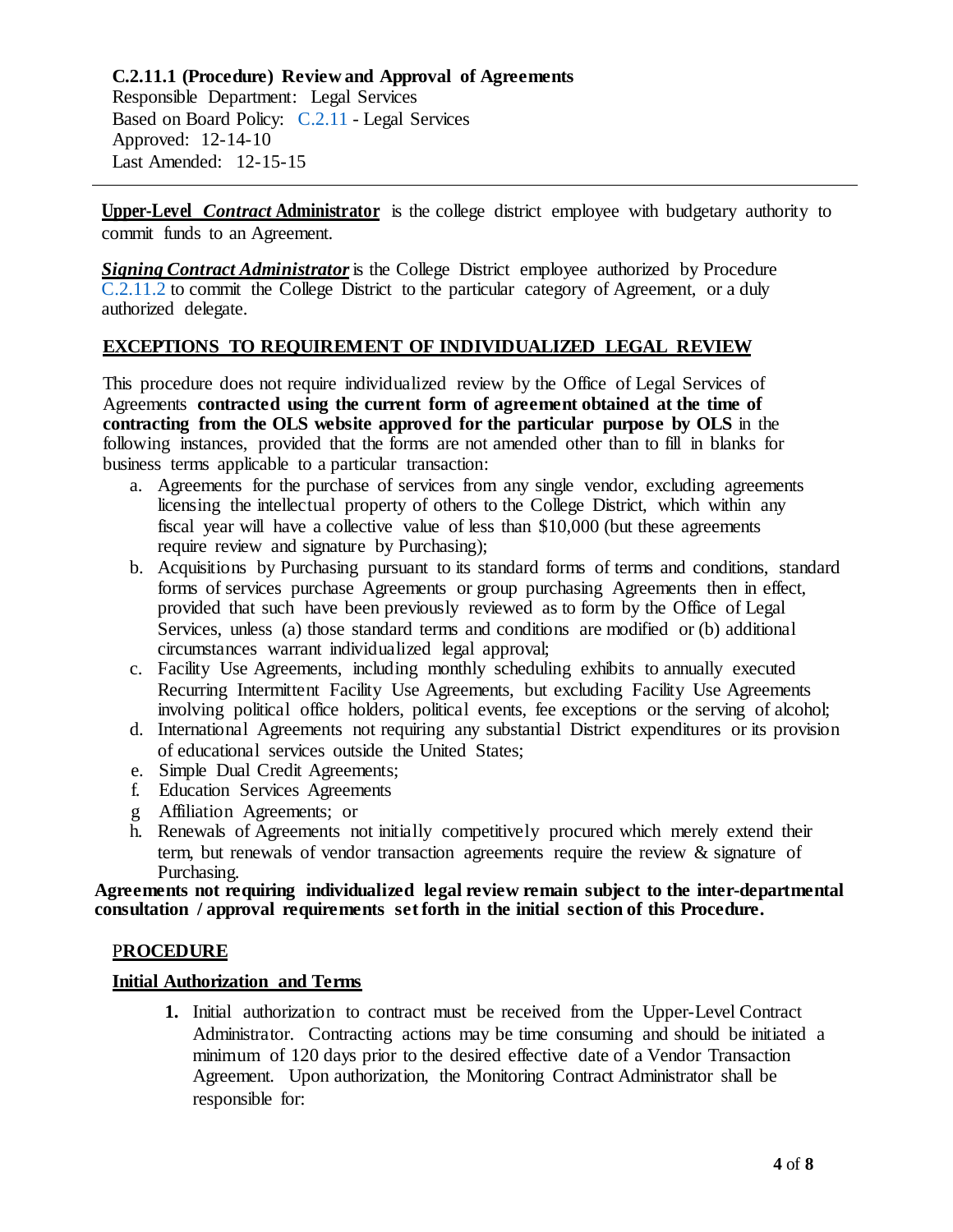- a. Determining the Agreement's fundamental initial deliverable requirements, terms and conditions, including: (1) Payment terms;
	- (2) Period of performance or effectiveness ("Term");
	- (3) Expected deliverables (whether tangible*, e.g.*, "50 widgets" or service oriented/intangible, *e.g.*, "develop new curriculum for [course name]"); and
	- (4) Identification and encumbrance of funds to support Agreement performance during the applicable fiscal year in the form of an approved purchase requisition in the Banner system.
- b. Determining that the Agreement supports the mission and strategic objectives of the College District;
- c. Providing details of expected qualifications of individuals performing services if applicable (*e.g*., "must possess a PhD in the particular discipline"); and
- d. Determining performance measures and describing a means for quantifying and evaluating performance during the term of the Agreement in relation to each performance measures and staged payments conditioned on same when feasible.
- **2.** To facilitate review and approval, proposed contract terms shall be in the format described in Exhibit [C.2.11.1.Ex.](https://www.alamo.edu/siteassets/district/about-us/leadership/board-of-trustees/policies-pdfs/section-c/c.2.11.1.ex-exhibit.pdf)

## **Lead Role of Purchasing in Vendor Transactions**

All Vendor Transactions for the acquisition of goods or services shall be submitted to Purchasing by the Monitoring Contract Administrator, with the sole exceptions of P-Card transactions authorized by Procedure [C.1.5.3](https://www.alamo.edu/siteassets/district/about-us/leadership/board-of-trustees/policies-pdfs/section-c/c.1.5.3-procedure.pdf) (but that exception does not apply to licensing agreements). Purchasing shall promptly confer with the Monitoring Contract Administrator to determine the procurement requirements.

### **Purchasing Determination of Lawful Means of Procurement**

Purchasing shall initially determine whether a proposed Vendor Transaction may be made without specific Board approval under existing delegation of contracting authority and without competitive procurement under applicable law and regulations. If competitive procurement is required, it shall be undertaken by Purchasing. If the procurement maybe lawfully accomplished by other means, then Purchasing, shall determine and perform the method best calculated to serve the interests of the College District. Purchasing shall also appropriately schedule any required Board approval.

## **Purchasing Selection of Form of Vendor Transaction Agreements**

If Purchasing determines that existing frame, master or group purchasing Agreements ("Existing Agreements") are available to execute the Vendor Transaction, then it shall execute the Vendor Transaction with reference to the applicable Existing Agreement. If no Existing Agreement is available, then Purchasing shall propose to the vendor a transaction based on Purchasing's standard form of terms and conditions or an ACCD Form Agreement. If these are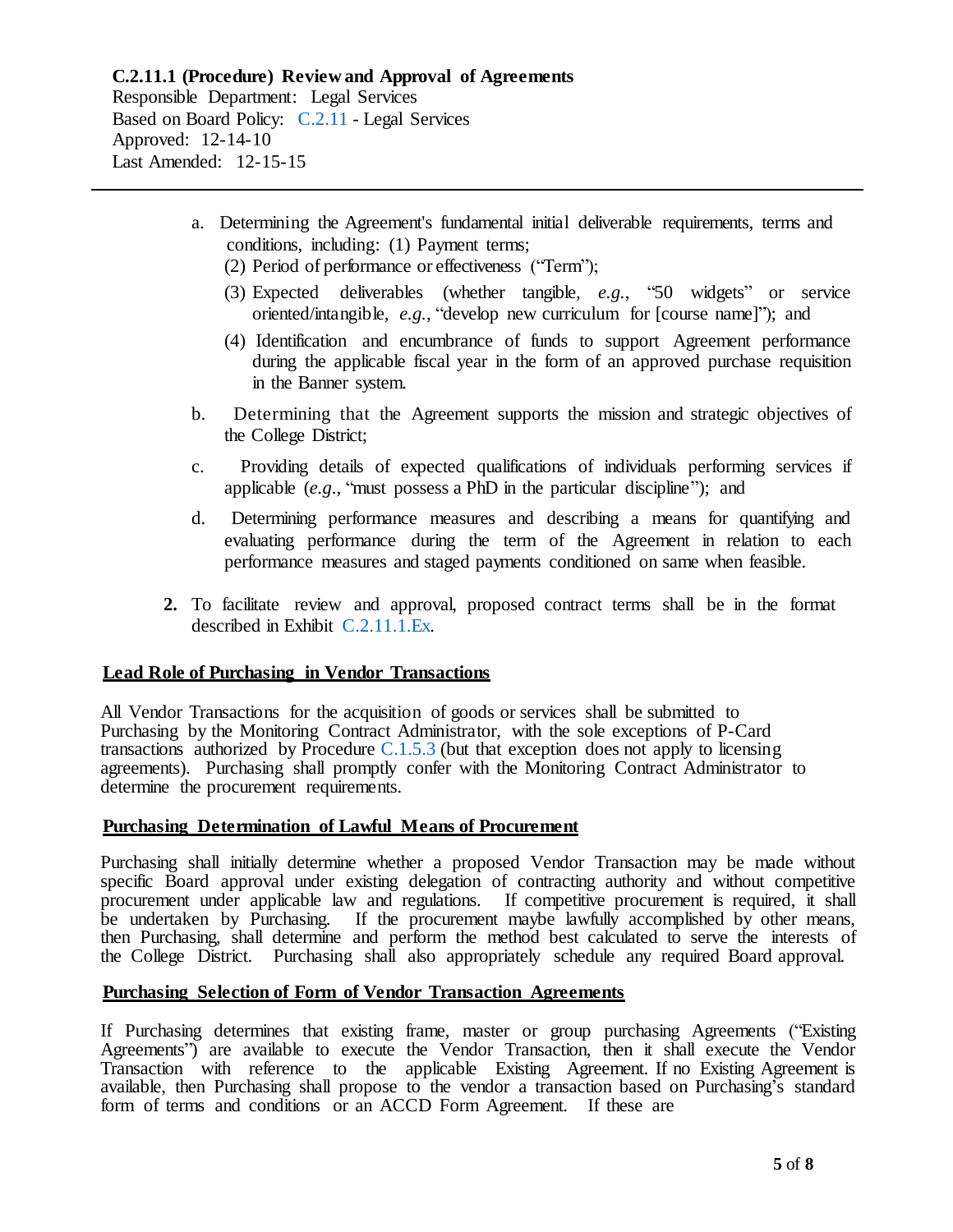rejected by the vendor, Purchasing shall obtain the vendor's form of agreement, including any vendor terms and conditions incorporated therein by reference, and shall forward same to OLS for legal review. If the vendor accepts Purchasing terms or an ACCD form of agreement only subject to proposed modifications, Purchasing shall forward such proposed modifications to OLS for legal review. Purchasing shall confer with OLS in the development and revisions of Purchasing's standard terms and conditions, its portfolio of group purchasing agreements and its forms of solicitation and agreement for competitive procurement awards.

## **Management Review**

- **1.** Proposed Agreements not required to be routed through Purchasing shall be routed through the Upper-Level Contract Administrator. In such instances, the Upper-Level Contract Administrator must first determine whether the expenditure of College District funds under the Agreement does not exceed \$50,000 during any 12-month period, and that the Agreement falls within a delegation of signature authority by the Board to the Chancellor under Policy [B.5.4,](https://www.alamo.edu/siteassets/district/about-us/leadership/board-of-trustees/policies-pdfs/section-b/b.5.4-policy.pdf) without which Board approval of the Agreement must first be obtained. If the College District expenditure during any 12 month period exceeds \$50,000, then the Agreement shall be reviewed with Purchasing for confirmation that it is not a Vendor Transaction Agreement requiring competitive procurement absent an applicable Authorized Purchasing method.
- **2.** Management review of a proposed Agreement's initial terms and conditions is the responsibility of the Upper-Level Contract Administrator, regardless of whether it has been routed through Purchasing. The Upper-Level Contract Administrator, prior to approval of the proposed initial terms and conditions, shall determine, and correct as may be required, the following:

a. Whether the terms and conditions of the proposed Agreement have been processed through or meet the requirements of Purchasing, Grant Administration, Human Resources, Information Technology, Facilities, Risk Management and/or Fiscal Administration, as applicable;

- b. Whether the Agreement requires specific Board approval;
- c. Whether a draft Agreement has been prepared using any ACCD Form that is available, and whether any such form used is the current version from the OLS website;
- d. Whether any Agreement not prepared using an ACCD Form has been prepared gathering all applicable vendor terms and conditions from all relevant sources (including for P-Card transactions); and
- e. Whether funds to implement the Agreement have been properly identified and committed through the Banner system.
- f. Whether the term of the Agreement is appropriate. Automatic renewal coupled with a right of either party to terminate with reasonable notice is favored for long-term relationship Agreements (other than certain Vendor Transaction Agreements) to limit the administrative burden of repeated renewals.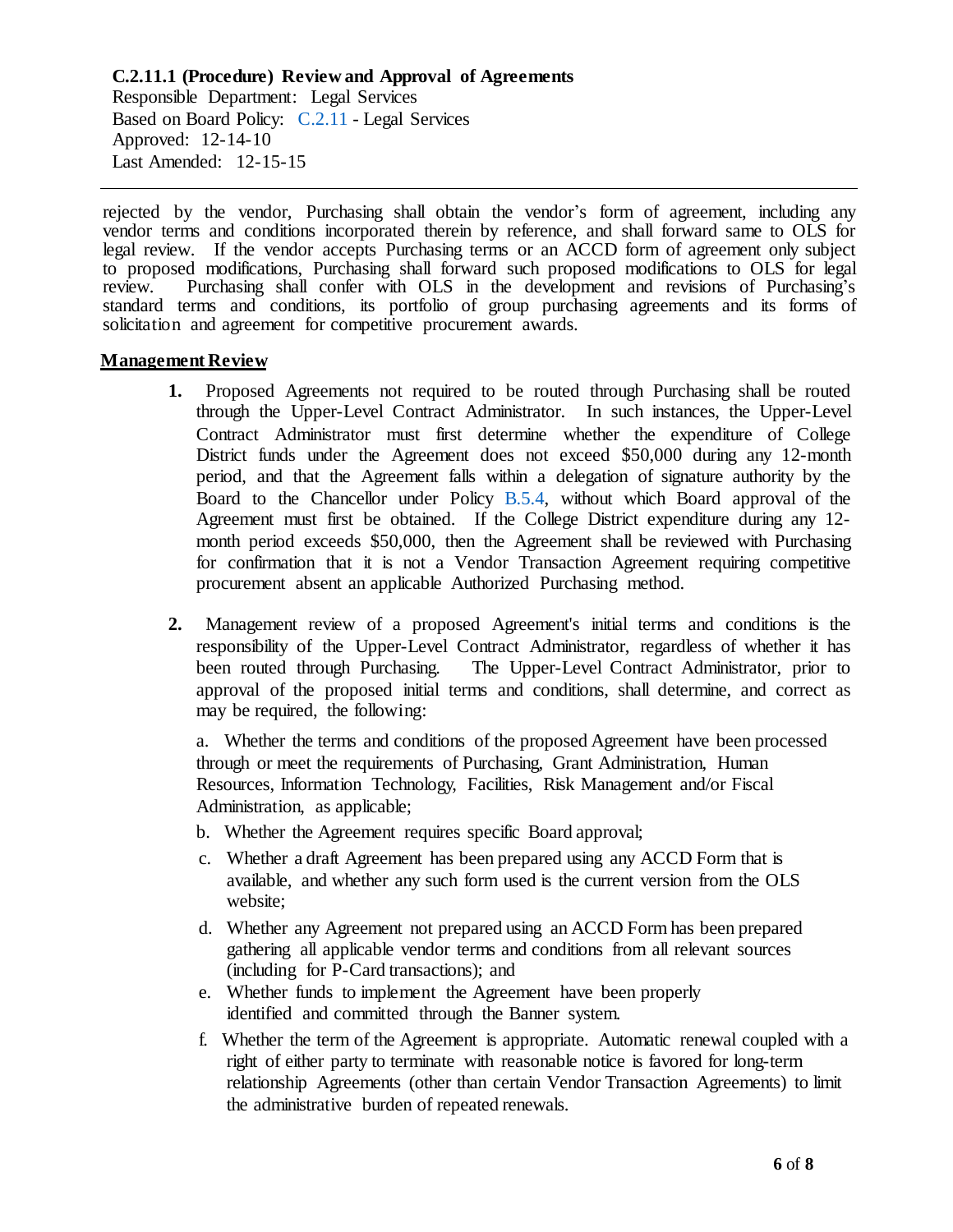- **3.** Thereafter, upon review and approval of the initial terms of an Agreement, the Upper-Level Contract Administrator or Purchasing, as applicable, shall send a request for legal review to OLS using the legal review routing form at [C.2.11.1.Ex.](https://www.alamo.edu/siteassets/district/about-us/leadership/board-of-trustees/policies-pdfs/section-c/c.2.11.1.ex-exhibit.pdf) The form shall be accompanied by an ACCD Form Agreement selected from the OLS website and completed by the Monitoring Contract Administrator unless no appropriate ACCD Form Agreement for the transaction is available there (*e.g.*, P-Card transactions or the licensing to the College District of the intellectual property of others). The legal review routing form shall be used in all requests for contract preparation or review.
- **4.** Purchasing shall ensure that each vendor has a fully-executed Vendor Application Form, IRS Form W-9 and Conflicts of Interest Disclosure (if applicable) on file for all Vendor Transaction Agreements[LGR1].

# **Legal Review and Contract Preparation**

Thereafter, absent an applicable exception, legal review shall be required after determination of the business terms and conditions of a proposed Agreement, and the selection and completion of an ACCD Form Agreement if available, by the Purchasing or the Monitoring Contract Administrator, as applicable. Legal review shall consist of contract review/preparation, legal analysis and supplying such additional terms and conditions as may be necessary to clearly define the rights and responsibilities of the parties. This process may entail the preparation of one or more draft agreements or addenda and requires coordination with the Monitoring Contract Administrator or Upper-Level Contract Administrator. Depending on the volume, nature and priority of other OLS commitments, this process takes approximately ten business days. "Rush" requests should be made in the legal review routing form and only when crucial, and inquiries regarding status during this period are discouraged. It is important to note that legal advice concerning the Agreements does NOT address business, technical, administrative, academic, or other non-legal issues. Monitoring Contract Administrators MUST READ the Agreements AND UNDERSTAND their terms and conditions. If there are any terms or conditions that are not understood, the Monitoring Contract Administrator must present the questions/concerns to OLS for clarification. Upon completion of the review and preparation process and the contract document, OLS shall forward the final original contract document and any applicable addendum that may have been drafted supplying additional or revised terms and conditions, each marked to indicate legal approval, to the Upper-Level Contract Administrator for contract execution by the contracting parties. Contract documents approved "subject to execution of addendum" may not be signed and delivered to contract counterparties unless the approved addendum is also executed and delivered by both parties at the same time. In no case shall the delivery of goods or services under an Agreement commence prior to Agreement execution by all parties.